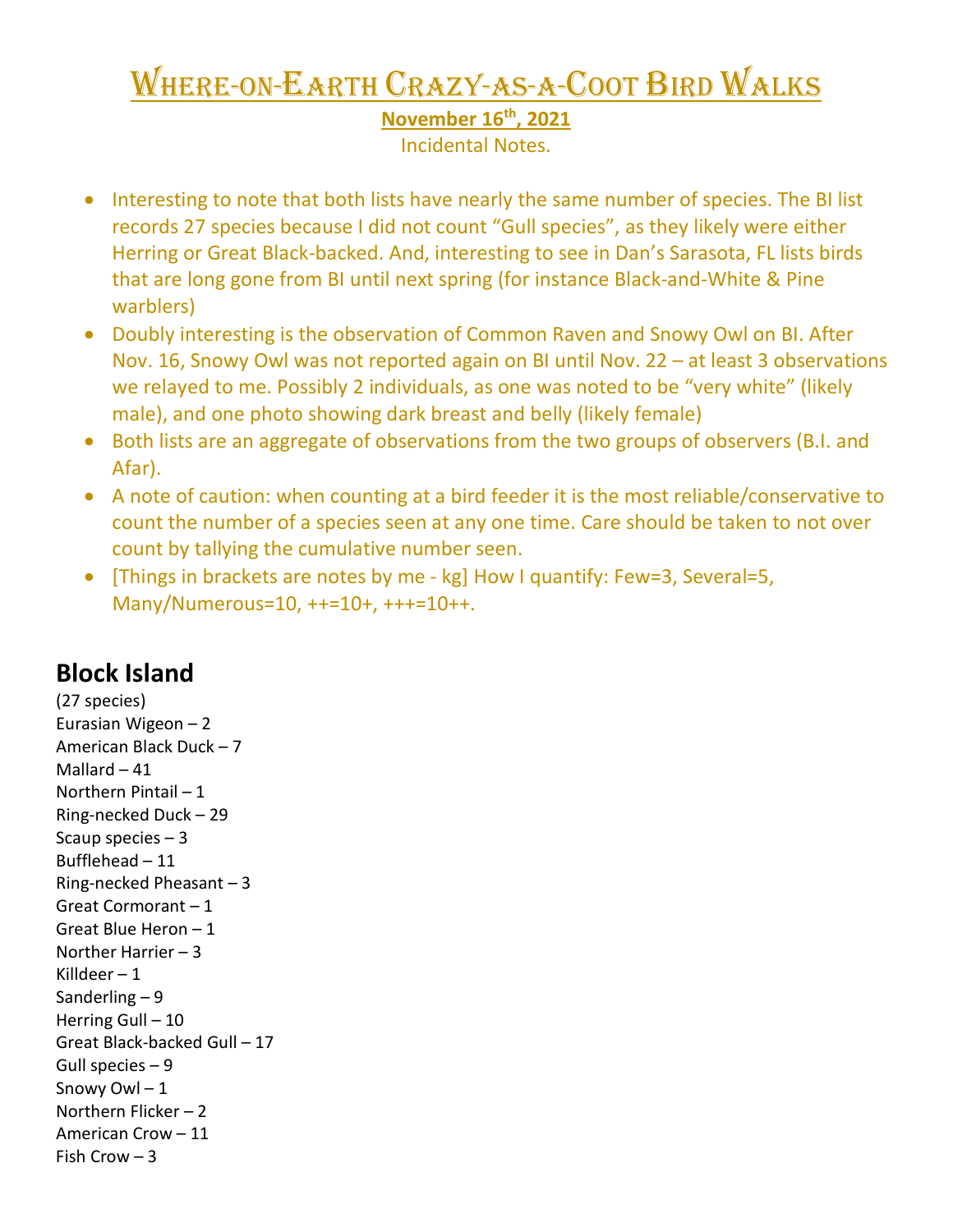Common Raven – 1 Carolina Wren – 7 American Robin – 4 European Starting – 200+ Myrtle Warbler (Yellow-rumped Warbler) – 2 Song Sparrow – 6 White-throated Sparrow – 1 Red-winged Blackbird – 1

## **From Afar** South Kingston, RI; Sarasota, FL

(28 species) Canada Goose – 50 Mallard – 15 Wood Duck – 3 American Black Duck – 3 Ring-necked Pheasant – 1 Anhinga -2 Great Blue Heron – 2 Great Egret – 1 Little Blue Heron – 1 Cattle Egret – 1 Roseate Spoonbill – 1 Wood Stork – 1 Turkey Vulture – 10 Osprey  $-1$ Bald Eagle  $-1$ Eastern Screech Owl – 2 Belted Kingfisher – 2 Pileated Woodpecker – 2 American Kestrel – 1 Blue Jay – 5 American Crow – 50 Black-capped Chickadee – 5 Tufted Titmouse – 12 White-breasted Nuthatch – 12 Blue-gray Gnatcatcher – 6 American Robin – 24 Black-and-White Warbler – 2 Pine Warbler – 4

**Crazy-as-a-Coot Bird Walkers** eBird report: Seneca Swamp & S Fresh Pond, Washington, Rhode Island, US Nov 16, 2021 8:00 AM - 9:15 AM Protocol: Traveling 0.5 mile(s). Checklist Comments: Sunny, cold (40-45 F), breezy WNW. Scaup species observed were all female. Participants: Cathy Joyce, Nigel Grindley, Kim Bubko, Dianne King, Mena Hautau, Faye Benedict, Susan Matheke, Heather Hatfield, Amy Keeler, Judy Gray, Max & Ollie Wolf, and Kim G 19 species (+1 other taxa): Eurasian Wigeon 2, Mallard 21, American Black Duck 7, Northern Pintail 1, Ring-necked Duck 29, Scaup (Aythya) sp. 3, Bufflehead 11, Ring-necked Pheasant 2, Herring Gull 10, Great Black-backed Gull 17, Northern Harrier 2, Northern Flicker 2, American Crow 1, Carolina Wren 4, European Starling 200, American Robin 1, White-throated Sparrow 1, Song Sparrow 5, Red-winged Blackbird 1, Myrtle Warbler 2